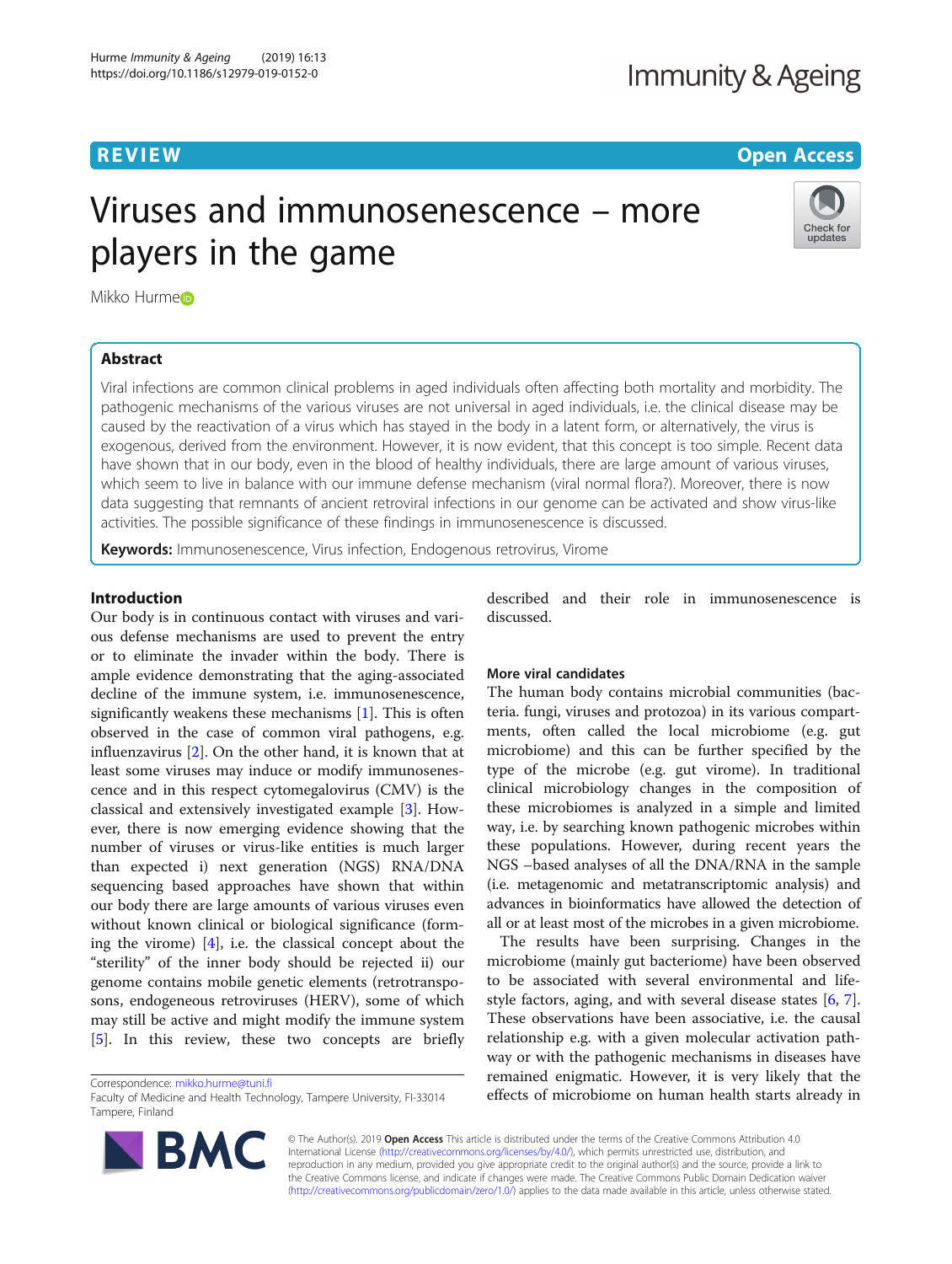childhood maybe having a role in the development and physiology of the body.

Analysis of the virome (including bacteriophages) is technically more challenging than that of the bacteriome. Viruses lack a clear sequence signatures (in contrast to bacteria) and therefore sequencing of large viral libraries is time-consuming and not easily applicable to a simultaneous analysis of large number of samples.

The first virome analyses have now been published [\[4](#page-3-0)]. It seems that the different compartments of the body harbor distinct viral communities. However, the total number of viruses is highly variable,  $10^9$  particles per gram in the intestinal content,  $10^7$ /ml in the urine and  $10^5$  /ml in the blood. Studies on gut virome have shown, that the most common viruses are not those infecting eukaryotic cells, but those infecting prokaryotic cells, bacteriophages, form a clear majority  $[8]$  $[8]$ . It has even been estimated that bacteriophages outnumber all forms of life on our planet [[9\]](#page-3-0).

The presence of phages was demonstrated about 100 years ago, and their life-cycle within the bacteria as well as their role in modulating the functions of bacteria, e.g. mediating toxin production or antibiotic resistance are all well known [\[10\]](#page-3-0). Moreover, based on their bactericidal effect, phages have been attractive candidates for anti-microbial therapy in humans.

This far the relationship between virome composition and immunosenescence is not known. However, there are several reports demonstrating changes in the gut virome compostion in diseases of immunological nature, e.g. type I diabetes [[11\]](#page-3-0). Moreover, in immunocompromised patients (DOCK8 deficiency) the skin virome is clearly expanded [[12](#page-3-0)]. Based on these, it could be expected that immunosenescence would have an influence on virome composition. However, its possible role in the aging-associated pathologies can presently only be speculated. Does the weaker immunity allow the presence of potentially pathogenic viruses in the blood of elderly individuals? It is also possible that this viral "normal flora" would have a protective effect, in analogy with the bacterial normal flora in several compartments of the human body.

An interesting question is also the role of bacteriophages. Aging is associated with changes in the gut bacteriome [[13](#page-3-0)]. As bacteriophages are derived from the gut bacteria, it is probable that the phageome composition is also changed in aged individuals. It has been shown that some bacteriophages are able to induce the production of inflammatory cytokines in vitro [\[14\]](#page-3-0). As leakage of the gut is increased in aged individuals, it seems possible that this increased amount of proinflammatory bacteriophages or other viruses would contribute to inflammaging.

Finally, a common feature in these metagenomic analyses has been the high proportion of "dark matter", i.e. sequences that do not align with the sequences of the reference human genome or those of known viruses or bacteria. It is probably at least partly caused by difficulties in the bioinformatics analyses, but it may also contain sequences of presently unknown viruses. Still more players in the field?

## Ancient invaders

About a half of the human genome is derived from mobile genomic elements. These elements can be categorized as transposons and retrotransposons, which differ in their mechanism of action. Transposons move by a "cut-and-paste" mechanism while retrotransposons use an RNA intermediate, i.e. a "copy-and-paste" mechanism. Retrotransposons can further be subdivided into long terminal repeat (LTR) and non-LTR elements. Human endogenous retroviruses (HERV) belong to the LTR subset. They comprise ca. 8% of the human genome, i.e. a significant proportion of our genome is derived from invasions by exogenous retroviruses during evolution [\[5,](#page-3-0) [15\]](#page-3-0).

There is now increasing evidence that both the non-LTR and LTR retrotransposons are involved in the aging process. LINE-1, the main component of the non-LTR group (ca. 17% of the human genome), is the only active retrotransposon in the human body, and its insertional polymorphisms in the germline DNA are associated with several diseases, e.g. hemophilia [[16](#page-3-0)]. This far there is no evidence showing associations between these genetic polymorphisms with the aging process or longevity in humans. However, as LINE-1 is continuously active it is possible that it induces somatic mutations during lifetime in this way modifying the aging process. The indications of the aging-associated increase in LINE-1 retrotransposonal activity are the increases in its copy number in the genome as well as in its RNA levels [\[17](#page-3-0)]. Although this LINE-1 –induced somatic retrotransposonal acivity is an attractive model, firm evidence of its functionality in the aging process is still missing. However, it is also possible that aging-associated increase in LINE-1 expression has an effect on aging associated inflammation via a different mechanism. De Cecco et al. [[18\]](#page-3-0) demonstrated that LINE-1 activity was clearly increased in the proinflammatory senescent associated secretory phenotype cells and activated the interferon – dependent classical anti-viral mechanism cGAS-STING, i.e. behaving like a virus.

As mentioned above, HERVs are relics of ancient retroviral infections in our genome comprising ca. 8% of our genome. They have lost their infective/retrotransposonal activity due to recombinations, deletions, and mutations during their millions years of history [\[5](#page-3-0), [15](#page-3-0)].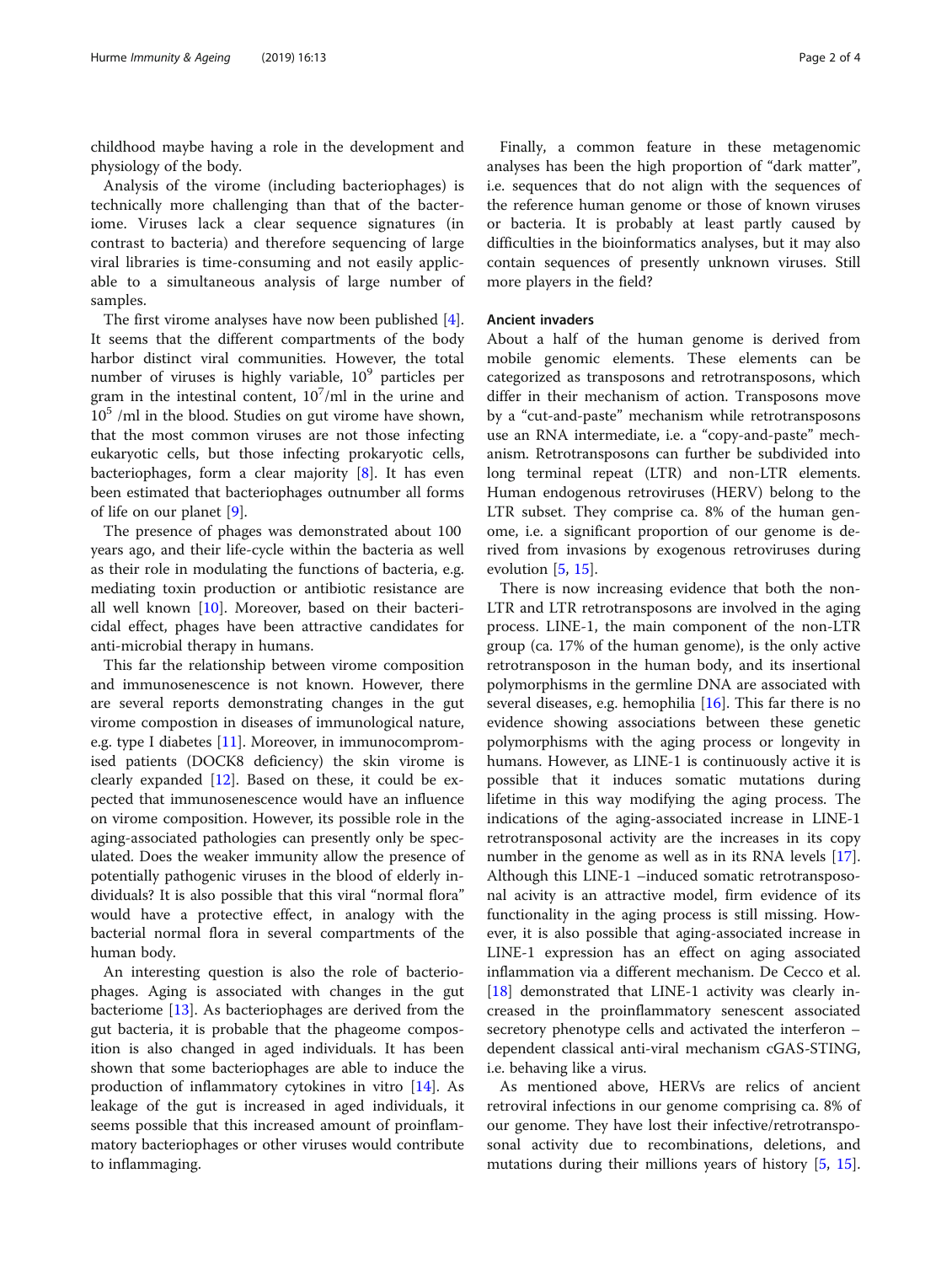

HERVs have been shown to be involved in the pathogenesis of autoimmune diseases, activation of B cells and T regulatory cells and in malignant transformation [\[19](#page-3-0)], but the exact mechanisms of action are still elusive. Several of these studies are compromised by the fact that there are thousands of HERVs demonstrating different biological activities (or are totally inactive due to the lack of production of the HERV proteins, env, gag and pol). Also in this case the NGS RNA sequencing has provided a technical solution, i.e. allowing the determination of expression levels of all the individual proviruses if the genetic annotation data are available. Using this approach Nevalainen et al. [\[20](#page-3-0)] examined the expression of the proviruses in the HERV-K (HML-2) family. This family is the most recent entrant to our genome therefore containing several intact proviruses [[21](#page-3-0)]. Out of the 91 proviruses circa one third was clearly expressed and this expression was significantly higher in elderly individuals in the case of only two proviruses (at 1q22 and at 10p14). It is unlikely that the weaker immune capacity would be responsible for these differences, but it is more probably due to the aging-associated decline of the epigenetic control [\[22](#page-3-0)]. The functional consequences of this increased expression are not yet clear. It is naturally possible that the retroviral DNA/RNA is recognized by the interferon-mediated anti-viral mechanisms in this way stimulating the inflammatory response, i.e. in a similar way as observed in the case of LINE-1. This would mean that the effect of HERVs is non-specific, depending simply on the total quantity of the DNA/RNA stimulus. However, it is obvious that the HERV encoded proteins (e.g. env) can be recognized by the immune system and such antibodies (autoantibodies?) can be detected in several disease states [[5\]](#page-3-0) but their functional significance is still largely unknown. There is one study showing that the titer of these antibodies is affected by aging, i.e. immunosenescence [[23\]](#page-3-0). Moreover, already

several years ago it was demonstrated that at least one HERV-K encoded env acts as a superantigen, i.e. causing a polyclonal activation of lymphocytes [\[24\]](#page-3-0). Maybe this superantigenic capacity, if it is a common character of several proviruses, is also involved in the exhaustion and deterioration of the immune system during aging.

## Conclusions

The data shown here indicate that the relationship between viruses, virosphere, and immunosenescence is more complex than previously thought. Firstly, the expressions of the repetitive elements in our genome (HERV, LINE-1) are able to activate immune/inflammatory responses in this way modulating the development of immunosenescence. Secondly, it is now evident that large amounts of viruses can be detected in our inner body, e.g. in the blood, which has previously thought to be sterile in healthy individuals. The origin of this virome, its pathogenic significance as well as the effect of immunosenescence on its composition are not yet known. The tentative role of these virus-mediated effects in immunosenescence is schematically shown in the figure below (Fig. 1).

#### Abbreviations

CMV: Cytomegalovirus; HERV: Human endogenous retrovirus; LTR: Long terminal repeat; NGS: Next generation sequencing

## Acknowledgements

Not applicable.

#### Author's contribution

The author read and approved the final manuscript.

#### Funding

No (review).

#### Availability of data and materials

Not applicable (review).